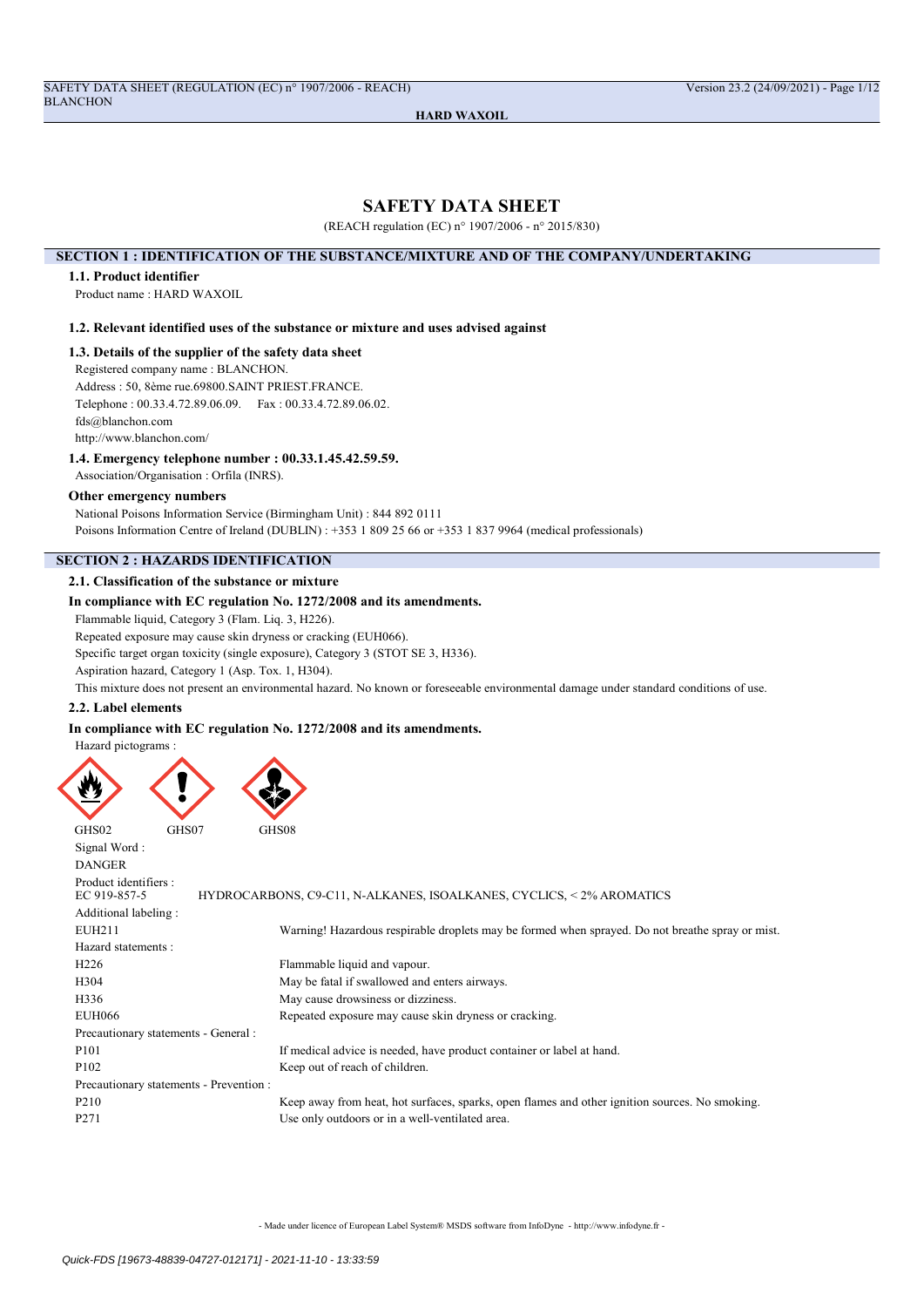| Precautionary statements - Response : |                                                          |
|---------------------------------------|----------------------------------------------------------|
| $P301 + P310$                         | IF SWALLOWED: Immediately call a POISON CENTER/doctor.   |
| P331                                  | Do NOT induce vomiting.                                  |
| Precautionary statements - Storage :  |                                                          |
| P405                                  | Store locked up.                                         |
| Precautionary statements - Disposal : |                                                          |
| P501                                  | Dispose of contents / container to an approved landfill. |

## 2.3. Other hazards

The mixture does not contain substances classified as 'Substances of Very High Concern' (SVHC) >= 0.1% published by the European CHemicals Agency (ECHA) under article 57 of REACH: http://echa.europa.eu/fr/candidate-list-table

The mixture fulfils neither the PBT nor the vPvB criteria for mixtures in accordance with annexe XIII of the REACH regulations EC 1907/2006.

Risk of self-ignition : clean cloths, pads and tools immediately after use and allow to dry before disposal. Cloths and pads may also be kept in water. Do not dispose of cloths and pads soaked with product before having rinsed with water or left outdoors to dry.

## SECTION 3 : COMPOSITION/INFORMATION ON INGREDIENTS

## 3.2. Mixtures

| (EC) 1272/2008      | Note                    | $\%$                           |
|---------------------|-------------------------|--------------------------------|
| GHS08, GHS07, GHS02 | $\overline{\mathsf{P}}$ | $50 \le x \frac{9}{6} \le 100$ |
| Dgr                 |                         |                                |
| Flam. Liq. 3, H226  |                         |                                |
| Asp. Tox. 1, H304   |                         |                                |
| STOT SE 3, H336     |                         |                                |
| EUH:066             |                         |                                |
| GHS08               |                         | $0 \le x \frac{9}{6} < 25$     |
| Wng                 | [10]                    |                                |
| Carc. 2, H351       |                         |                                |
|                     |                         |                                |
|                     |                         |                                |
|                     |                         |                                |
|                     |                         |                                |
|                     |                         |                                |
|                     |                         |                                |
|                     | $[1]$                   | $1 \le x \frac{9}{6} < 2.5$    |
|                     |                         |                                |
|                     |                         |                                |
|                     |                         |                                |
|                     |                         |                                |
|                     |                         |                                |
| GHS08               | $[2]$                   | $0 \le x \sqrt{0} \le 1$       |
| Wng                 |                         |                                |
| Repr. 2, H361fd     |                         |                                |
|                     |                         |                                |
|                     |                         |                                |
|                     | $\mathbf{F}$            | $0 \le x \frac{9}{6} < 1$      |
| Wng                 |                         |                                |
| Repr. 2, H361d      |                         |                                |
|                     |                         |                                |
|                     |                         |                                |
|                     |                         |                                |
|                     | GHS08                   | $[1]$<br>$[2]$                 |

(Full text of H-phrases: see section 16)

## Information on ingredients :

[1] Substance for which maximum workplace exposure limits are available.

[2] Carcinogenic, mutagenic or reprotoxic (CMR) substance.

Note P: The carcinogen or mutagen classification does not apply because the substance contains less than 0.1 % w/w of benzene (EINECS 200-753-7). Note 10: The classification as a carcinogen by inhalation applies only to mixtures in powder form containing 1 % or more of titanium dioxide which is in the form of or incorporated in particles with aerodynamic diameter =  $10 \mu m$ .

### SECTION 4 : FIRST AID MEASURES

As a general rule, in case of doubt or if symptoms persist, always call a doctor. NEVER induce swallowing by an unconscious person.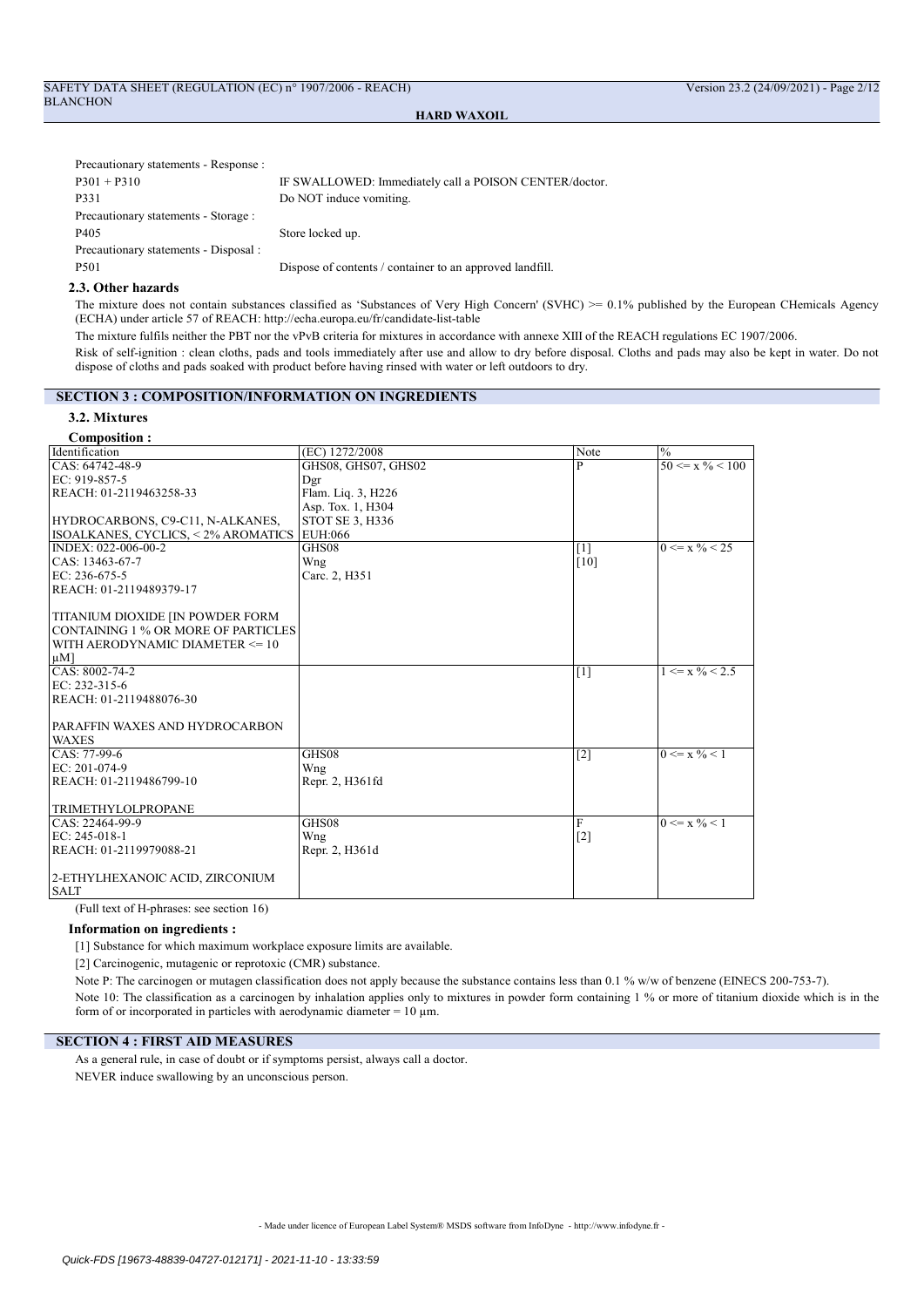## 4.1. Description of first aid measures

#### In the event of exposure by inhalation :

In the event of massive inhalation, remove the person exposed to fresh air. Keep warm and at rest.

If the person is unconscious, place in recovery position. Notify a doctor in all events, to ascertain whether observation and supportive hospital care will be necessary.

If breathing is irregular or has stopped, effect mouth-to-mouth resuscitation and call a doctor.

#### In the event of splashes or contact with eyes :

Wash thoroughly with fresh, clean water for 15 minutes holding the eyelids open.

## In the event of splashes or contact with skin :

Remove contaminated clothing and wash the skin thoroughly with soap and water or a recognised cleaner.

Watch out for any remaining product between skin and clothing, watches, shoes, etc.

If the contaminated area is widespread and/or there is damage to the skin, a doctor must be consulted or the patient transferred to hospital.

#### In the event of swallowing :

Do not give the patient anything orally.

In the event of swallowing, if the quantity is small (no more than one mouthful), rinse the mouth with water and consult a doctor.

Seek medical attention, showing the label.

If swallowed accidentally, call a doctor to ascertain whether observation and hospital care will be necessary. Show the label.

If swallowed accidentally, do not allow to drink, do not induce vomiting and transfer to hospital immediately by ambulance. Show the label to the doctor.

## 4.2. Most important symptoms and effects, both acute and delayed

No data available.

#### 4.3. Indication of any immediate medical attention and special treatment needed

No data available.

## SECTION 5 : FIREFIGHTING MEASURES

Flammable.

Chemical powders, carbon dioxide and other extinguishing gas are suitable for small fires.

#### 5.1. Extinguishing media

Keep packages near the fire cool, to prevent pressurised containers from bursting.

## Suitable methods of extinction

In the event of a fire, use :

- sprayed water or water mist
- water with AFFF (Aqueous Film Forming Foam) additive
- halon
- foam
- multipurpose ABC powder
- BC powder
- carbon dioxide (CO2)

Prevent the effluent of fire-fighting measures from entering drains or waterways.

## Unsuitable methods of extinction

In the event of a fire, do not use :

- water jet

## 5.2. Special hazards arising from the substance or mixture

A fire will often produce a thick black smoke. Exposure to decomposition products may be hazardous to health.

Do not breathe in smoke.

In the event of a fire, the following may be formed :

- carbon monoxide (CO)
- carbon dioxide (CO2)

## 5.3. Advice for firefighters

Fire-fighting personnel are to be equipped with autonomous insulating breathing apparatus.

# SECTION 6 : ACCIDENTAL RELEASE MEASURES

## 6.1. Personal precautions, protective equipment and emergency procedures

Consult the safety measures listed under headings 7 and 8.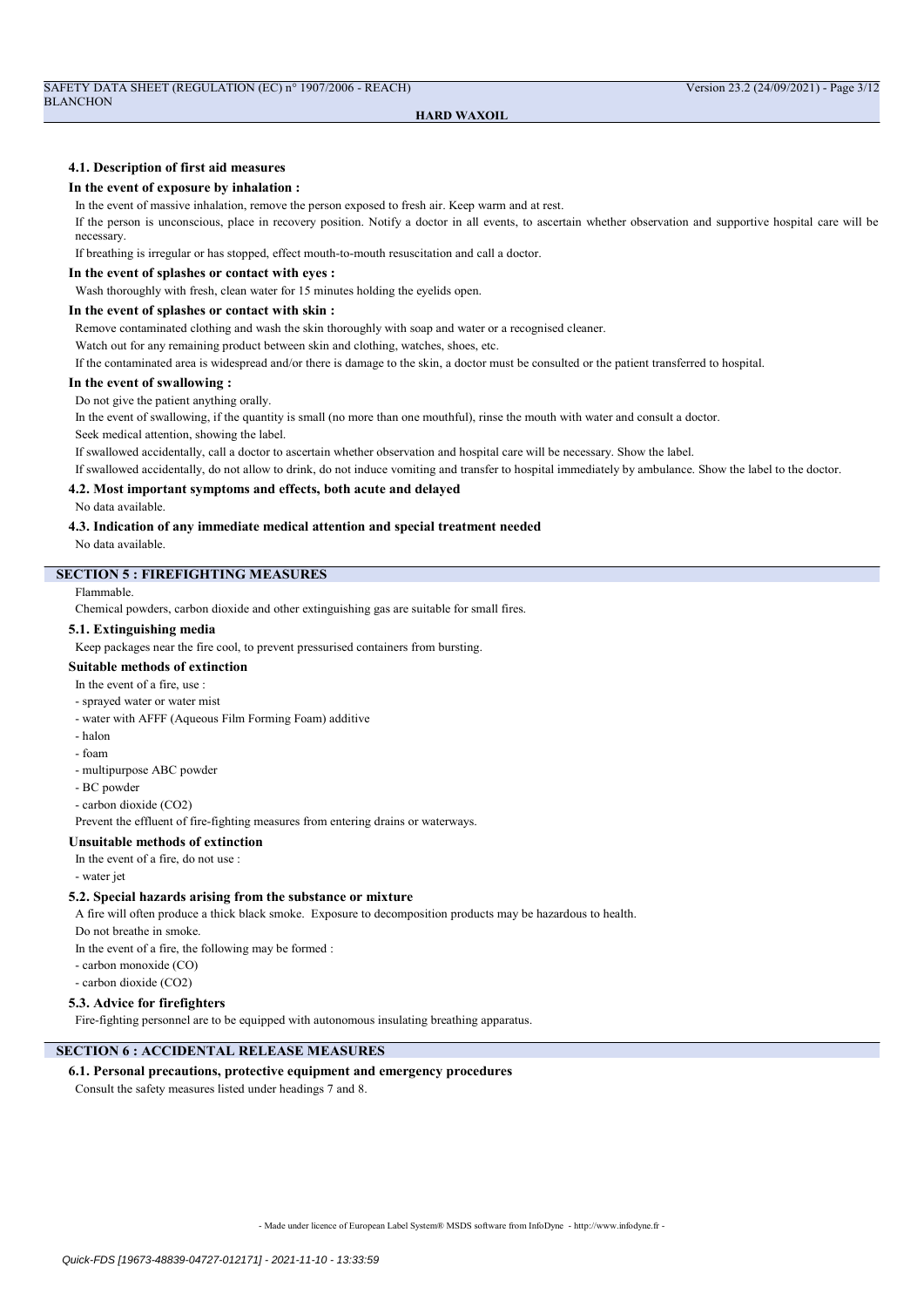#### For non first aid worker

Because of the organic solvents contained in the mixture, eliminate sources of ignition and ventilate the area.

Avoid inhaling the vapors.

Avoid any contact with the skin and eyes.

If a large quantity has been spilt, evacuate all personnel and only allow intervention by trained operators equipped with safety apparatus.

#### For first aid worker

First aid workers will be equipped with suitable personal protective equipment (See section 8).

#### 6.2. Environmental precautions

Contain and control the leaks or spills with non-combustible absorbent materials such as sand, earth, vermiculite, diatomaceous earth in drums for waste disposal.

Prevent any material from entering drains or waterways.

## 6.3. Methods and material for containment and cleaning up

Clean preferably with a detergent, do not use solvents.

Risk of self-ignition : clean cloths, pads and tools immediately after use and allow to dry before disposal. Cloths and pads may also be kept in water. Do not dispose of cloths and pads soaked with product before having rinsed with water or left outdoors to dry.

#### 6.4. Reference to other sections

No data available.

#### SECTION 7 : HANDLING AND STORAGE

Requirements relating to storage premises apply to all facilities where the mixture is handled.

## 7.1. Precautions for safe handling

Always wash hands after handling.

Remove and wash contaminated clothing before re-using.

Ensure that there is adequate ventilation, especially in confined areas.

#### Fire prevention :

Handle in well-ventilated areas.

Vapours are heavier than air. They can spread along the ground and form mixtures that are explosive with air.

Prevent the formation of flammable or explosive concentrations in air and avoid vapor concentrations higher than the occupational exposure limits.

Never inhale this mixture.

Prevent the accumulation of electrostatic charges with connections to earth.

The mixture can become electrostatically charged: always ground when decanting. Wear antistatic shoes and clothing and make floors of non-conductive Use the mixture in premises free of naked flames or other sources of ignition and ensure that electrical equipment is suitably protected.

Keep packages tightly closed and away from sources of heat, sparks and naked flames.

Do not use tools which may produce sparks. Do not smoke.

Prevent access by unauthorised personnel.

## Recommended equipment and procedures :

For personal protection, see section 8.

Observe precautions stated on label and also industrial safety regulations.

Avoid inhaling vapors. Carry out any industrial operation which may give rise to this in a sealed apparatus.

Provide vapor extraction at the emission source and also general ventilation of the premises.

Also provide breathing apparatus for certain short tasks of an exceptional nature and for emergency interventions.

In all cases, recover emissions at source.

Packages which have been opened must be reclosed carefully and stored in an upright position.

#### Prohibited equipment and procedures :

No smoking, eating or drinking in areas where the mixture is used.

## 7.2. Conditions for safe storage, including any incompatibilities

Risk of self-ignition : clean cloths, pads and tools immediately after use and allow to dry before disposal. Cloths and pads may also be kept in water. Do not dispose of cloths and pads soaked with product before having rinsed with water or left outdoors to dry.

#### Storage

Keep out of reach of children.

Keep the container tightly closed in a dry, well-ventilated place.

Keep away from food and drink, including those for animals.

Keep away from all sources of ignition - do not smoke.

Keep well away from all sources of ignition, heat and direct sunlight.

Avoid accumulation of electrostatic charges.

The floor must be impermeable and form a collecting basin so that, in the event of an accidental spillage, the liquid cannot spread beyond this area.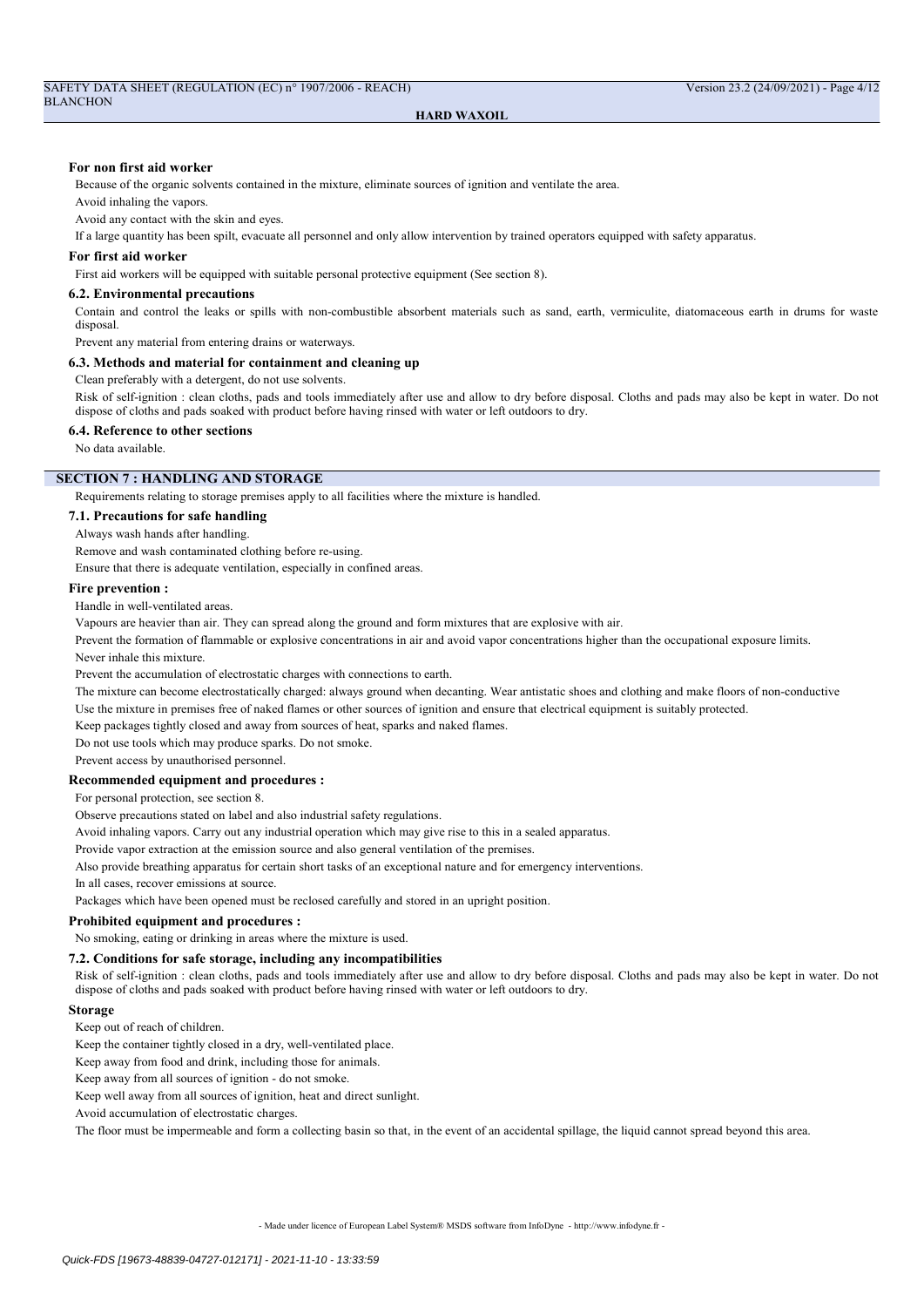## Packaging

Always keep in packaging made of an identical material to the original.

#### 7.3. Specific end use(s)

No data available.

## SECTION 8 : EXPOSURE CONTROLS/PERSONAL PROTECTION

#### 8.1. Control parameters

## Occupational exposure limits :

- ACGIH TLV (American Conference of Governmental Industrial Hygienists, Threshold Limit Values, 2010) : CAS TWA : STEL : Ceiling : Definition : Criteria :<br>13463-67-7 10 ms/m3  $\begin{array}{|c|c|c|c|}\n\hline\n 10 mg/m3 & & \text{A4} \\
\hline\n 2 mg/m3 & & \hline\n\end{array}$  $8002 - 74 - 2$ - France (INRS - ED984 / 2020-1546)<br>CAS VME-ppm : VI VME-mg/m3 : VLE-ppm : VLE-mg/m3 : Notes : TMP No  $13463-67-7$  - 10 8002-74-2 |- |2 |- |- |- |36 - UK / WEL (Workplace exposure limits, EH40/2005, Fourth Edition 2020) : CAS TWA: STEL: Ceiling : Definition : Criteria :  $13463-67-7$  4 mg/m<sup>3</sup>  $8002-74-2$  2 mg/m<sup>3</sup> 6 mg/m<sup>3</sup>

#### Derived no effect level (DNEL) or derived minimum effect level (DMEL):

2-ETHYLHEXANOIC ACID, ZIRCONIUM SALT (CAS: 22464-99-9) Final use: Workers.<br>Exposure method: The Manuscription of the Dermal contact. Exposure method:<br>Potential health effects: Potential health effects:<br>
DNEL:<br>  $6.49 \text{ m}$ /kg body weight/da

Exposure method: Inhalation.<br>
Potential health effects: Long term Potential health effects:<br>
DNEL:<br>  $32.97 \text{ mg of substance/m3}$ 

Final use: Consumers.<br>Exposure method: Figure 1 and the state of the state of the state of the state of the state of the state of the state of the state of the state of the state of the state of the state of the state of t Exposure method:<br>Potential health effects: Potential health effects:<br>
DNEL:<br>  $2.51 \text{ mg/kg body weight/da}$ 

Exposure method: Dermal contact.<br>
Potential health effects: I ong term system Potential health effects:<br>
DNEL:<br>  $3.25 \text{ m}$ /kg hody weight/day

Exposure method: Inhalation.<br>
Potential health effects: In a Long term Potential health effects:<br>
DNEL:<br>  $8.13 \text{ me of substance/m3}$ 

HYDROCARBONS, C9-C11, N-ALKANES, ISOALKANES, CYCLICS, < 2% AROMATICS (CAS: 64742-48-9)

Exposure method: Dermal contact.<br>
Potential health effects: <br>
Long term systemic effects. Potential health effects:<br>DNEL:

Exposure method: Inhalation.<br>
Potential health effects: Long term

Final use: Consumers.<br>Exposure method: Figestion. The United Section of the United Section of the United Section of the United Section of the United Section of the United Section of the United Section of the United Section Exposure method:<br>Potential health effects:

Final use: Workers.<br>Exposure method: The Manuscription of the Dermal contact.

6.49 mg/kg body weight/day

32.97 mg of substance/m3

4.51 mg/kg body weight/day

3.25 mg/kg body weight/day

 $8.13$  mg of substance/m3

208 mg/kg body weight/day

Potential health effects:<br>
DNEL:<br>  $871 \text{ mg of substance/m3}$ 871 mg of substance/m3

Long term systemic effects.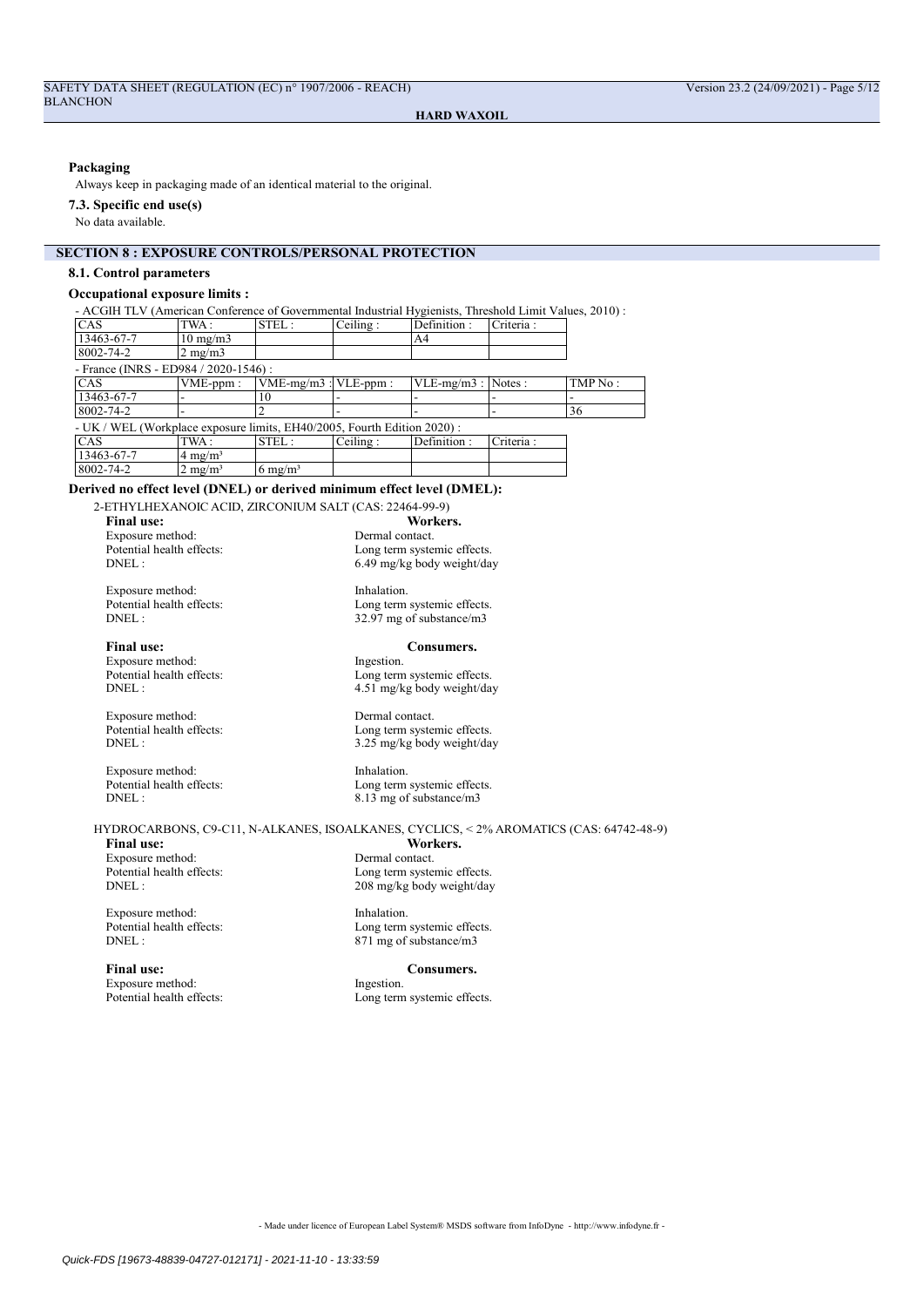## SAFETY DATA SHEET (REGULATION (EC) n° 1907/2006 - REACH) Version 23.2 (24/09/2021) - Page 6/12 BLANCHON

## HARD WAXOIL

| $DNEL$ :                                                                                                                                          | 125 mg/kg body weight/day                                                   |
|---------------------------------------------------------------------------------------------------------------------------------------------------|-----------------------------------------------------------------------------|
| Exposure method:<br>Potential health effects:<br>$DNEL$ :                                                                                         | Dermal contact.<br>Long term systemic effects.<br>125 mg/kg body weight/day |
| Exposure method:<br>Potential health effects:<br>$DNEL$ :                                                                                         | Inhalation.<br>Long term systemic effects.<br>185 mg of substance/m3        |
| <b>Predicted no effect concentration (PNEC):</b><br>2-ETHYLHEXANOIC ACID, ZIRCONIUM SALT (CAS: 22464-99-9)<br>Environmental compartment:<br>PNEC: | Soil.<br>$1.06$ mg/kg                                                       |
| Environmental compartment:<br>PNEC:                                                                                                               | Fresh water.<br>$0.36 \text{ mg}/1$                                         |
| Environmental compartment:<br>PNEC:                                                                                                               | Sea water.<br>$0.036$ mg/l                                                  |
| Environmental compartment:<br>PNEC:                                                                                                               | Fresh water sediment.<br>$6.37$ mg/kg                                       |
| Environmental compartment:<br>PNEC:                                                                                                               | Marine sediment.<br>$0.637$ mg/kg                                           |
| Environmental compartment:<br>PNEC:                                                                                                               | Waste water treatment plant.<br>$71.7 \text{ mg}/1$                         |
|                                                                                                                                                   |                                                                             |

## 8.2. Exposure controls

## Personal protection measures, such as personal protective equipment

Pictogram(s) indicating the obligation of wearing personal protective equipment (PPE) :



Use personal protective equipment that is clean and has been properly maintained.

Store personal protective equipment in a clean place, away from the work area.

Never eat, drink or smoke during use. Remove and wash contaminated clothing before re-using. Ensure that there is adequate ventilation, especially in confined areas.

#### - Eye / face protection

Avoid contact with eyes.

Use eye protectors designed to protect against liquid splashes

Before handling, wear safety goggles in accordance with standard EN166.

#### - Hand protection

Use suitable protective gloves that are resistant to chemical agents in accordance with standard EN ISO 374-1.

Gloves must be selected according to the application and duration of use at the workstation.

Protective gloves need to be selected according to their suitability for the workstation in question : other chemical products that may be handled, necessary physical protections (cutting, pricking, heat protection), level of dexterity required.

Type of gloves recommended :

- Nitrile rubber (butadiene-acrylonitrile copolymer rubber (NBR))

- PVA (Polyvinyl alcohol)
- Recommended properties :

- Impervious gloves in accordance with standard EN ISO 374-2

## - Body protection

Avoid skin contact.

Wear suitable protective clothing.

Suitable type of protective clothing :

In the event of substantial spatter, wear liquid-tight protective clothing against chemical risks (type 3) in accordance with EN14605/A1 to prevent skin contact.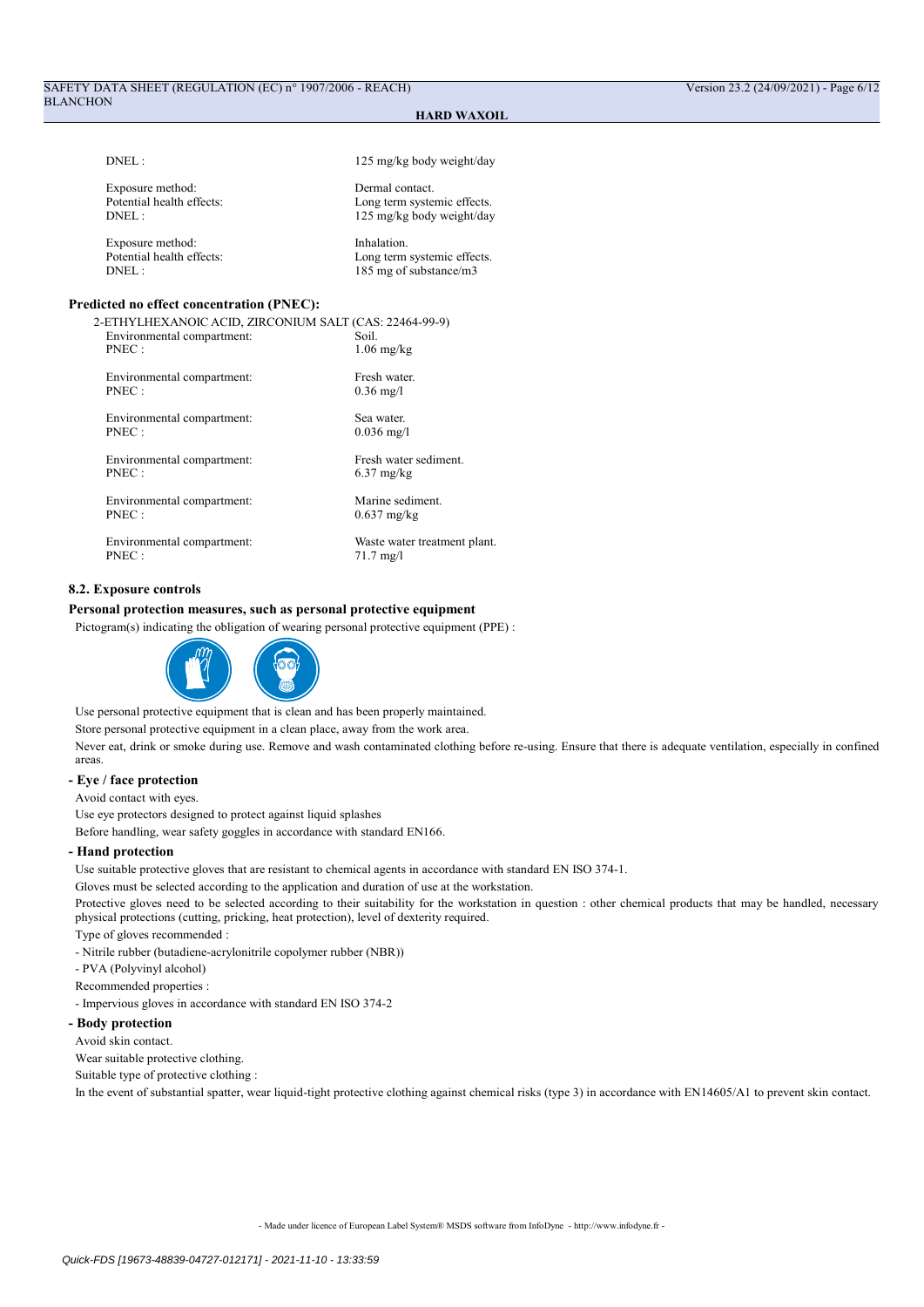| SAFETY DATA SHEET (REGULATION (EC) n° 1907/2006 - REACH) |  |
|----------------------------------------------------------|--|
| <b>BLANCHON</b>                                          |  |

In the event of a risk of splashing, wear protective clothing against chemical risks (type 6) in accordance with EN13034/A1 to prevent skin contact. In the event of substantial spatter, wear liquid-tight protective clothing against chemical risks (type 3) in accordance with EN14605 to prevent skin contact. In the event of a risk of splashing, wear protective clothing against chemical risks (type 6) in accordance with EN13034 to prevent skin contact. Work clothing worn by personnel shall be laundered regularly.

After contact with the product, all parts of the body that have been soiled must be washed.

## - Respiratory protection

Avoid breathing vapours.

If the ventilation is insufficient, wear appropriate breathing apparatus.

When workers are confronted with concentrations that are above occupational exposure limits, they must wear a suitable, approved, respiratory protection device.

Anti-gas and vapour filter(s) (Combined filters) in accordance with standard EN14387 :

- A1 (Brown)

# SECTION 9 : PHYSICAL AND CHEMICAL PROPERTIES

## 9.1. Information on basic physical and chemical properties

| <b>General information:</b>                            |                                                                         |
|--------------------------------------------------------|-------------------------------------------------------------------------|
| Physical state:                                        | Fluid liquid.                                                           |
| Important health, safety and environmental information |                                                                         |
| pH:                                                    | Not relevant.                                                           |
| Boiling point/boiling range:                           | Not specified.                                                          |
| Flash Point Interval:                                  | $23^{\circ}$ C $\leq$ FP $\leq$ 55°C                                    |
| Vapour pressure $(50^{\circ}C)$ :                      | Below 110 kPa (1.10 bar).                                               |
| Density:                                               | $\leq 1$                                                                |
| Water solubility:                                      | Insoluble.                                                              |
| Viscosity:                                             | $14 \text{ mm}2\text{/s} \leq v \leq 20.5 \text{ mm}2\text{/s}$ (40 °C) |
| Melting point/melting range :                          | $-20$ °C.                                                               |
| Self-ignition temperature :                            | $200 °C$ .                                                              |
| Decomposition point/decomposition range :              | Not relevant.                                                           |
| 9.2. Other information                                 |                                                                         |
| $VOC(g/l)$ :                                           | < 600                                                                   |

## SECTION 10 : STABILITY AND REACTIVITY

# 10.1. Reactivity

No data available.

## 10.2. Chemical stability

This mixture is stable under the recommended handling and storage conditions in section 7.

## 10.3. Possibility of hazardous reactions

When exposed to high temperatures, the mixture can release hazardous decomposition products, such as carbon monoxide and dioxide, fumes and nitrogen oxide.

#### 10.4. Conditions to avoid

Any apparatus likely to produce a flame or to have a metallic surface at high temperature (burners, electric arcs, furnaces etc.) must not be allowed on the premises.

Avoid :

- accumulation of electrostatic charges.

- heating
- heat

- flames and hot surfaces

## 10.5. Incompatible materials

No data available.

## 10.6. Hazardous decomposition products

The thermal decomposition may release/form :

- carbon monoxide (CO)
- carbon dioxide (CO2)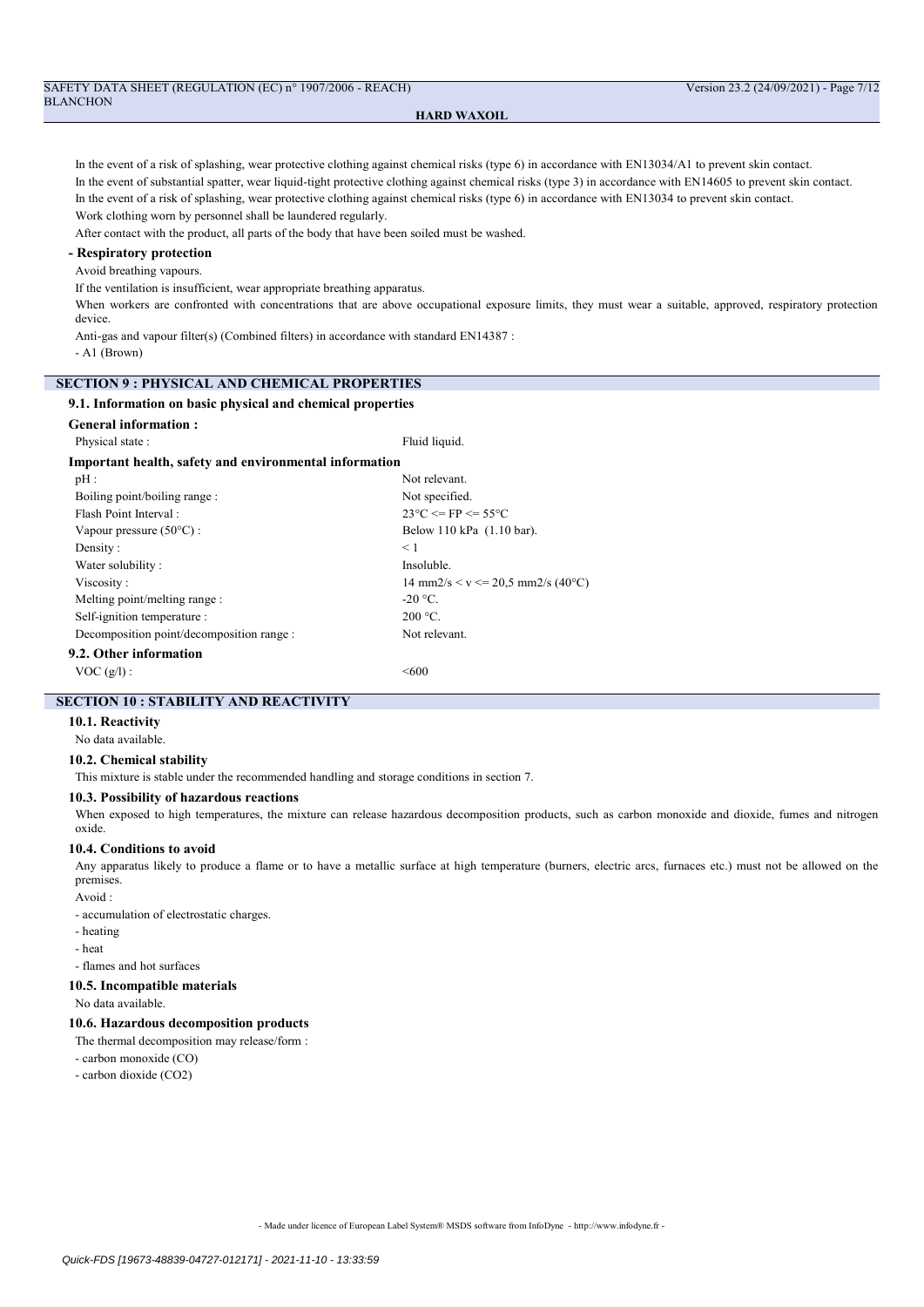## SECTION 11 : TOXICOLOGICAL INFORMATION

## 11.1. Information on toxicological effects

Exposure to vapours from solvents in the mixture in excess of the stated occupational exposure limit may result in adverse health effects such as mucous membrane and respiratory system irritation and adverse effects on kidney, liver and central nervous system.

Symptoms produced will include headaches, numbness, dizziness, fatigue, muscular asthenia and, in extreme cases, loss of consciousness.

Repeated or prolonged contact with the mixture may cause removal of natural oil from the skin resulting in non-allergic contact dermatitis and absorption through the skin.

Splashes in the eyes may cause irritation and reversible damage

Narcotic effects may occur, such as drowsiness, narcosis, decreased alertness, loss of reflexes, lack of coordination or dizziness.

Effects may also occur in the form of violent headaches or nausea, judgement disorder, giddiness, irritability, fatigue or memory disturbance.

Aspiration toxicity includes severe acute effects such as chemical pneumonia, varying degrees of pulmonary injury or death following aspiration.

## 11.1.1. Substances

## Acute toxicity :

| Aturt Warth ,                                                                   |                                                                                                                                                                            |
|---------------------------------------------------------------------------------|----------------------------------------------------------------------------------------------------------------------------------------------------------------------------|
| PARAFFIN WAXES AND HYDROCARBON WAXES (CAS: 8002-74-2)<br>Oral route:            | $LD50 > 5000$ mg/kg<br>Species : Rat<br>OECD Guideline 401 (Acute Oral Toxicity)                                                                                           |
| Dermal route:                                                                   | $LD50 > 2000$ mg/kg<br>Species : Rat<br>OECD Guideline 402 (Acute Dermal Toxicity)                                                                                         |
| Oral route:                                                                     | HYDROCARBONS, C9-C11, N-ALKANES, ISOALKANES, CYCLICS, < 2% AROMATICS (CAS: 64742-48-9)<br>$LD50 > 5000$ mg/kg<br>Species : Rat<br>OECD Guideline 401 (Acute Oral Toxicity) |
| Dermal route:                                                                   | $LD50 > 5000$ mg/kg<br>Species : Rat<br>OECD Guideline 402 (Acute Dermal Toxicity)                                                                                         |
| Inhalation route (Dusts/mist):                                                  | $LC50 > 5$ mg/l<br>Species : Rat                                                                                                                                           |
| <b>Skin corrosion/skin irritation:</b>                                          |                                                                                                                                                                            |
| PARAFFIN WAXES AND HYDROCARBON WAXES (CAS: 8002-74-2)<br>Corrosivity:           | No observed effect.<br>Species: Rabbit<br>OECD Guideline 404 (Acute Dermal Irritation / Corrosion)                                                                         |
| Serious damage to eyes/eye irritation :                                         |                                                                                                                                                                            |
| PARAFFIN WAXES AND HYDROCARBON WAXES (CAS: 8002-74-2)<br>Conjunctival redness : | Average score $\leq$ 2<br>Species : Rabbit<br>OECD Guideline 405 (Acute Eye Irritation / Corrosion)                                                                        |
| Germ cell mutagenicity:                                                         |                                                                                                                                                                            |
| PARAFFIN WAXES AND HYDROCARBON WAXES (CAS: 8002-74-2)<br>Mutagenesis (in vivo): | Negative.<br>Species: Mouse<br>OECD Guideline 474 (Mammalian Erythrocyte Micronucleus Test)                                                                                |
|                                                                                 | OECD Guideline 471 (Bacterial Reverse Mutation Assay)                                                                                                                      |
| Ames test (in vitro):                                                           | Negative.<br>With or without metabolic activation.<br>Species: S. typhimurium TA1535                                                                                       |
|                                                                                 |                                                                                                                                                                            |

# 11.1.2. Mixture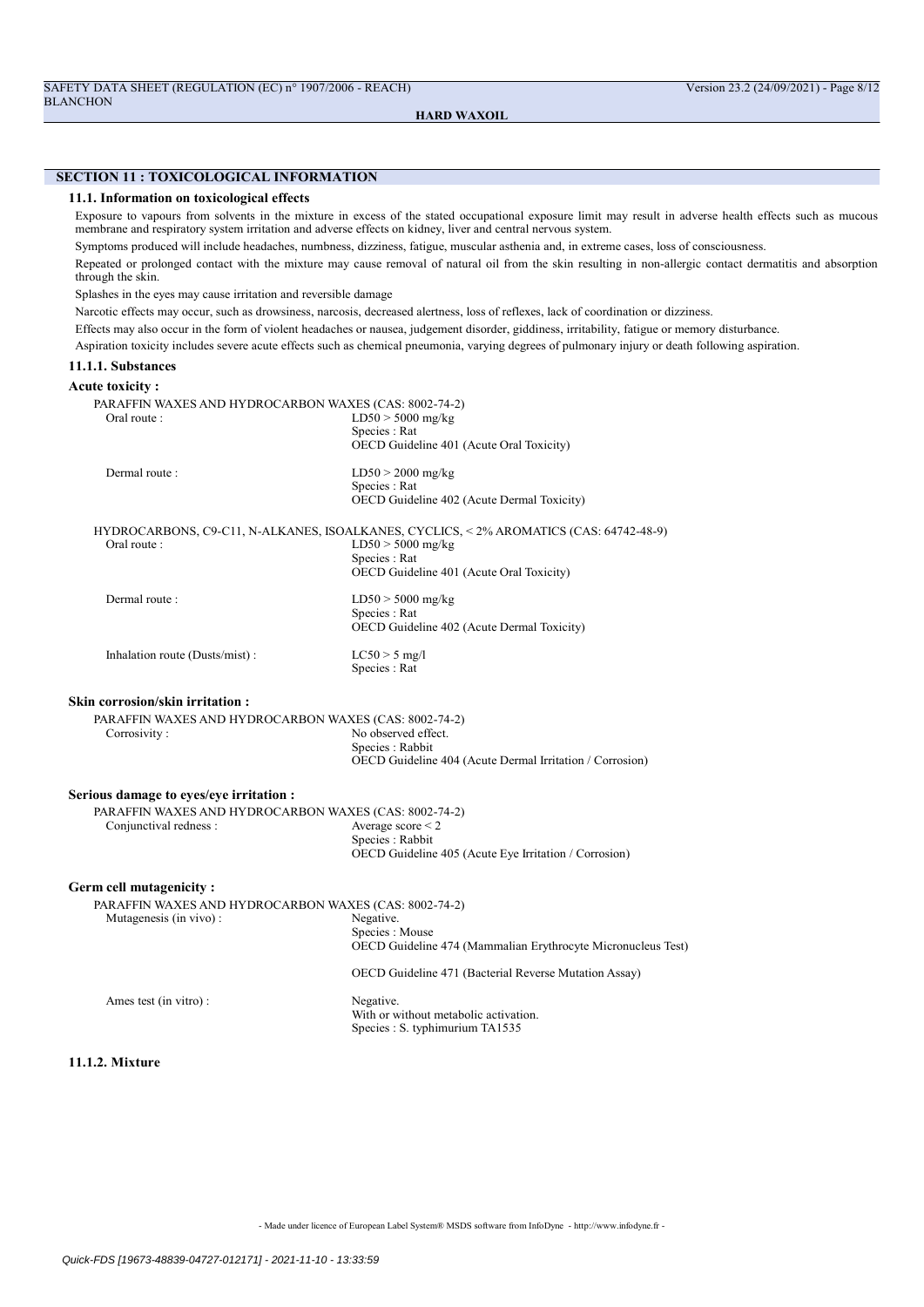## Aspiration hazard :

May be fatal if swallowed and enters airways.

Aspiration toxicity includes severe acute effects such as chemical pneumonia, varying degrees of pulmonary injury or death following aspiration.

## Monograph(s) from the IARC (International Agency for Research on Cancer) :

CAS 128-37-0 : IARC Group 3 : The agent is not classifiable as to its carcinogenicity to humans.

CAS 67-63-0 : IARC Group 3 : The agent is not classifiable as to its carcinogenicity to humans.

CAS 14808-60-7 : IARC Group 1 : The agent is carcinogenic to humans.

CAS 64-17-5 : IARC Group 1 : The agent is carcinogenic to humans.

CAS 13463-67-7 : IARC Group 2B : The agent is possibly carcinogenic to humans.

| <b>SECTION 12 : ECOLOGICAL INFORMATION</b>            |                                                                                                                                                                                                                               |
|-------------------------------------------------------|-------------------------------------------------------------------------------------------------------------------------------------------------------------------------------------------------------------------------------|
| 12.1. Toxicity                                        |                                                                                                                                                                                                                               |
| 12.1.1. Substances                                    |                                                                                                                                                                                                                               |
| TRIMETHYLOLPROPANE (CAS: 77-99-6)                     |                                                                                                                                                                                                                               |
| Fish toxicity:                                        | $LC50 > 1000$ mg/l<br>Species : Alburnus alburnus<br>Duration of exposure : 96 h                                                                                                                                              |
| Crustacean toxicity:                                  | $EC50 = 13000$ mg/l<br>Species : Daphnia magna<br>Duration of exposure : 48 h                                                                                                                                                 |
|                                                       | $NOEC > 1000$ mg/l<br>Species : Daphnia magna<br>Duration of exposure : 21 days                                                                                                                                               |
| Algae toxicity:                                       | $ECr50 > 1000$ mg/l<br>Species : Pseudokirchnerella subcapitata<br>Duration of exposure : 72 h                                                                                                                                |
| PARAFFIN WAXES AND HYDROCARBON WAXES (CAS: 8002-74-2) |                                                                                                                                                                                                                               |
| Fish toxicity:                                        | $LC50 > 1000$ mg/l<br>Species : Oncorhynchus mykiss<br>Duration of exposure : 96 h<br>OECD Guideline 203 (Fish, Acute Toxicity Test)                                                                                          |
| Crustacean toxicity:                                  | $EC50 > 10000$ mg/l<br>Species : Daphnia magna<br>Duration of exposure : 48 h<br>OECD Guideline 202 (Daphnia sp. Acute Immobilisation Test)                                                                                   |
| Algae toxicity:                                       | $ECr50 > 1000$ mg/l<br>Species : Scenedesmus subspicatus<br>Duration of exposure : 72 h<br>OECD Guideline 201 (Alga, Growth Inhibition Test)                                                                                  |
| Fish toxicity:                                        | HYDROCARBONS, C9-C11, N-ALKANES, ISOALKANES, CYCLICS, < 2% AROMATICS (CAS: 64742-48-9)<br>$LC50 > 1000$ mg/l<br>Species : Oncorhynchus mykiss<br>Duration of exposure: 96 h<br>OECD Guideline 203 (Fish, Acute Toxicity Test) |
| Crustacean toxicity:                                  | $EC50 = 1000$ mg/l<br>Species : Daphnia magna<br>Duration of exposure : 48 h<br>OECD Guideline 202 (Daphnia sp. Acute Immobilisation Test)                                                                                    |
| Algae toxicity:                                       | $ECr50 > 1000$ mg/l<br>Species : Scenedesmus subspicatus<br>Duration of exposure : 72 h                                                                                                                                       |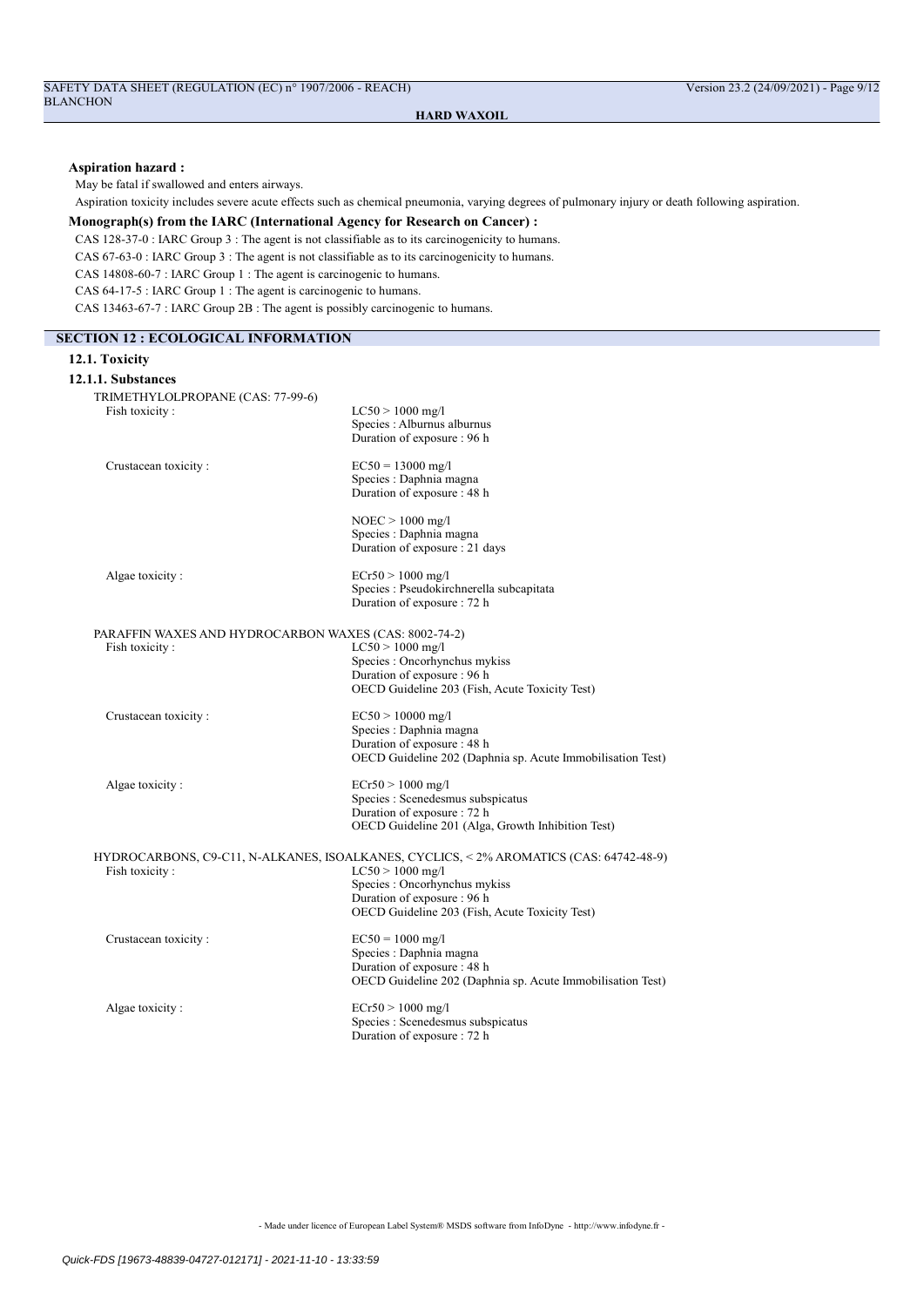OECD Guideline 201 (Alga, Growth Inhibition Test)

#### 12.1.2. Mixtures

No aquatic toxicity data available for the mixture.

#### 12.2. Persistence and degradability

#### 12.2.1. Substances

TRIMETHYLOLPROPANE (CAS: 77-99-6)

Biodegradability : no degradability data is available, the substance is considered as not degrading quickly.

PARAFFIN WAXES AND HYDROCARBON WAXES (CAS: 8002-74-2) Biodegradability : no degradability data is available, the substance is considered as not degrading quickly.

HYDROCARBONS, C9-C11, N-ALKANES, ISOALKANES, CYCLICS, < 2% AROMATICS (CAS: 64742-48-9) Rapidly degradable.

## 12.3. Bioaccumulative potential

#### 12.3.1. Substances

HYDROCARBONS, C9-C11, N-ALKANES, ISOALKANES, CYCLICS, < 2% AROMATICS (CAS: 64742-48-9) Octanol/water partition coefficient :  $log Koe = 4$ .

## 12.4. Mobility in soil

No data available.

## 12.5. Results of PBT and vPvB assessment

No data available.

#### 12.6. Other adverse effects

No data available.

## SECTION 13 : DISPOSAL CONSIDERATIONS

Proper waste management of the mixture and/or its container must be determined in accordance with Directive 2008/98/EC.

## 13.1. Waste treatment methods

Do not pour into drains or waterways.

#### Waste :

Waste management is carried out without endangering human health, without harming the environment and, in particular without risk to water, air, soil, plants or animals.

Recycle or dispose of waste in compliance with current legislation, preferably via a certified collector or company.

Do not contaminate the ground or water with waste, do not dispose of waste into the environment.

#### Soiled packaging :

Empty container completely. Keep label(s) on container. Give to a certified disposal contractor.

#### SECTION 14 : TRANSPORT INFORMATION

Transport product in compliance with provisions of the ADR for road, RID for rail, IMDG for sea and ICAO/IATA for air transport (ADR 2019 - IMDG 2018 - ICAO/IATA 2020).

## 14.1. UN number

1263

#### 14.2. UN proper shipping name

UN1263=PAINT (including paint, lacquer, enamel, stain, shellac, varnish, polish, liquid filler and liquid lacquer base) or PAINT RELATED MATERIAL (including paint thinning and reducing compound)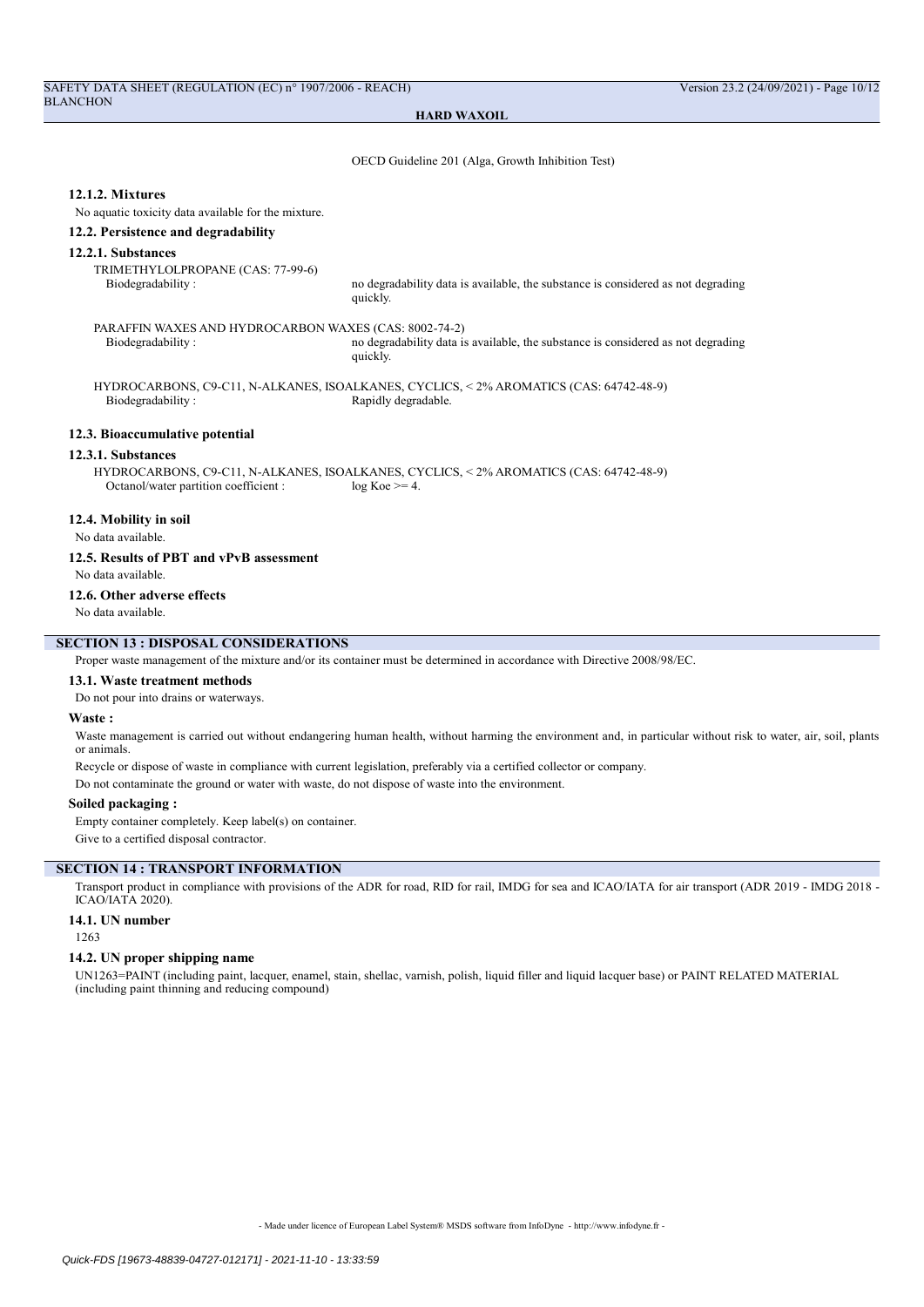## 14.3. Transport hazard class(es)



14.4. Packing group

III

-

14.5. Environmental hazards

14.6. Special precautions for user

| <b>ADR/RID</b> | Class | Code    | Pack gr. | Label    | Ident.     | LO                       | Provis.     | EO             | Cat.        | Tunnel |
|----------------|-------|---------|----------|----------|------------|--------------------------|-------------|----------------|-------------|--------|
|                |       | F1      | Ш        |          | 30         | 5 L                      | 163 367 650 | E1             |             | D/E    |
|                |       |         |          |          |            |                          |             |                |             |        |
| <b>IMDG</b>    | Class | 2°Label | Pack gr. | LO       | <b>EMS</b> | Provis.                  | EQ          | Stowage        | Segregation |        |
|                |       |         |          |          |            |                          |             | Handling       |             |        |
|                |       |         | Ш        | 5 L      | $F-E. S-E$ | 163 223 367              | E1          | Category A     |             |        |
|                |       |         |          |          |            | 955                      |             |                |             |        |
|                |       |         |          |          |            |                          |             |                |             |        |
| <b>IATA</b>    | Class | 2°Label | Pack gr. | Passager | Passager   | Cargo                    | Cargo       | note           | EO          |        |
|                |       |         | Ш        | 355      | 60 L       | 366                      | 220L        | A3 A72 A192    | E1          |        |
|                |       |         | Ш        | Y344     | 10L        | $\overline{\phantom{a}}$ |             | A3 A72 A192 E1 |             |        |

For limited quantities, see part 2.7 of the OACI/IATA and chapter 3.4 of the ADR and IMDG.

For excepted quantities, see part 2.6 of the OACI/IATA and chapter 3.5 of the ADR and IMDG.

14.7. Transport in bulk according to Annex II of Marpol and the IBC Code

No data available.

## **SECTION 15 : REGULATORY INFORMATION**

## 15.1. Safety, health and environmental regulations/legislation specific for the substance or mixture

## - Classification and labelling information included in section 2:

The following regulations have been used:

- EU Regulation No. 1272/2008 amended by EU Regulation No. 2020/1182 (ATP 15)

- Container information:

Packaging to be fitted with child-resistant fastenings (see EC Regulation No. 1272/2008, Annex II, Part 3).

Containers to be fitted with a tactile warning of danger (see EC Regulation No. 1272/2008, Annex II, Part 3).

- Particular provisions :

No data available.

- Standardised American system for the identification of hazards presented by the product in view of emergency procedures (NFPA 704) :

NFPA 704, Labelling: Health=0 Inflammability=2 Instability/Reactivity=1 Specific Risk=none



15.2. Chemical safety assessment

No data available.